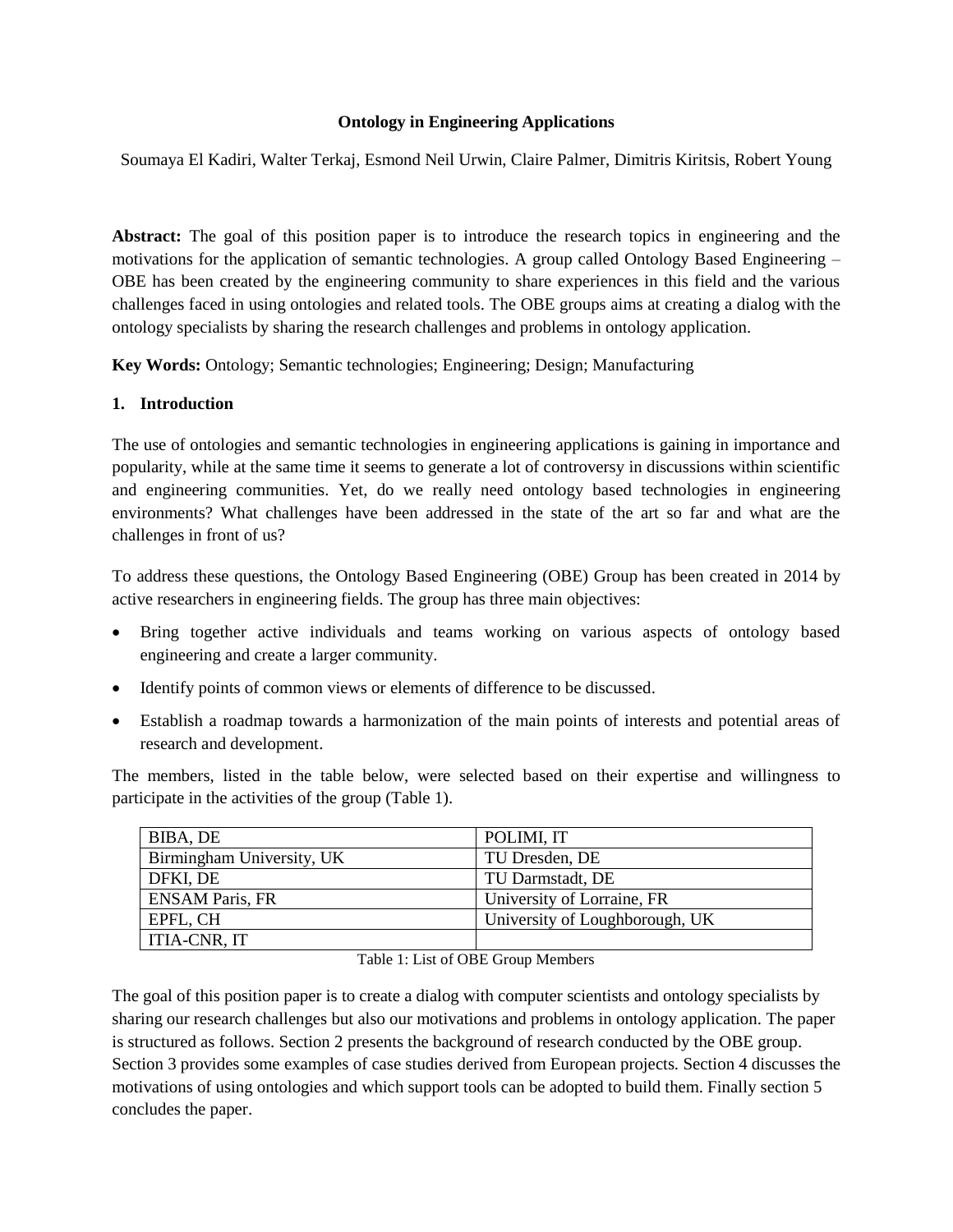### **2. Background**

The shifts in social, economic and ecological systems are marking the global economy and society as a whole. These trends are also having profound effects on industry and raising several challenges with respect to manufacturing and engineering capabilities. New product development processes are supported through the integration of multiple systems (Schuh et al. 2008) namely: Enterprise Resource Planning (ERP), Product Data Management (PDM), Customer Relationship Management (CRM) and other CAx systems (Computer-Aided Design, Computer-Aided Manufacturing or Computer-Aided Process Planning). The aim of this integration is to streamline the value creation chain for faster innovation cycles combined with lower costs.

Despite the efforts that are being made towards the improvement of manufacturing engineering capabilities as a source of competitive advantage, there are still remaining challenges to be addressed in order to enable innovative design and realization of product-service succeed. These challenges relate particularly to intelligent, knowledge intensive and user-centered design and manufacturing engineering, and include the following:

- There is a need for effective engineering knowledge openness and diffusion to support fast sharing of product related information and knowledge across the entire value-chain.
- There is a need for innovative mechanisms to enable new feedback and feed-forward mechanisms to the various actors involved in the entire lifecycle.
- There is a need for decision support tools to enable innovative design and realization of productservice supporting reactivity to users' requirements and new demands.

In addition to the aforementioned business-oriented challenges, manufacturing engineering involves a number of already known problems and issues in information science such as information modeling, data integration, data analysis, data exchange, system interoperability, etc. It comes as no surprise that ontology and semantic technologies have been adopted by the engineering community as a promising approach to solve several of these issues. In product design, for instance, ontology is used for modeling the product structure and taxonomy or for design automation using existing engineering knowledge, or also for requirement engineering (Kitamura¸ Koji and Mizoguchi 2006; Kitamura and Mizoguchi 2013). In manufacturing, ontology is used for the control of production processes for dynamic orchestration (Loskyll 2012) or for factory automation including assignment of functions to networked resources, automatic mapping of device profiles to device descriptions and firmware, or mapping of data sources to Manufacturing Execution Systems function (Fumagalli 2014).

As a step towards developing semantically enriched product models, some initiatives have been carried out by standardization organizations namely with the OntoSTEP under ISO activities converting STEP Application Reference Models from EXPRESS language to OWL (Web Ontology Language). This work has been extended in order to define a semantic model supporting both the representation of product geometry concepts (STEP) and beyond-geometry concepts (Core Product Model and Open Assembly Model) resulting in a new semantically enriched product model (Barbau et al. 2012). The conversion from EXPRESS to OWL is also relevant in the field of Architecture Engineering and Construction with reference to the Industry Foundation Classes (IFC) standard (Pauwels 2015). Additional examples include ISO 15926 and PLCS (Product Life Cycle Support). Other efforts have been conducted also by the academic community, namely PRONTO defines a product ontology modeling the domain of complex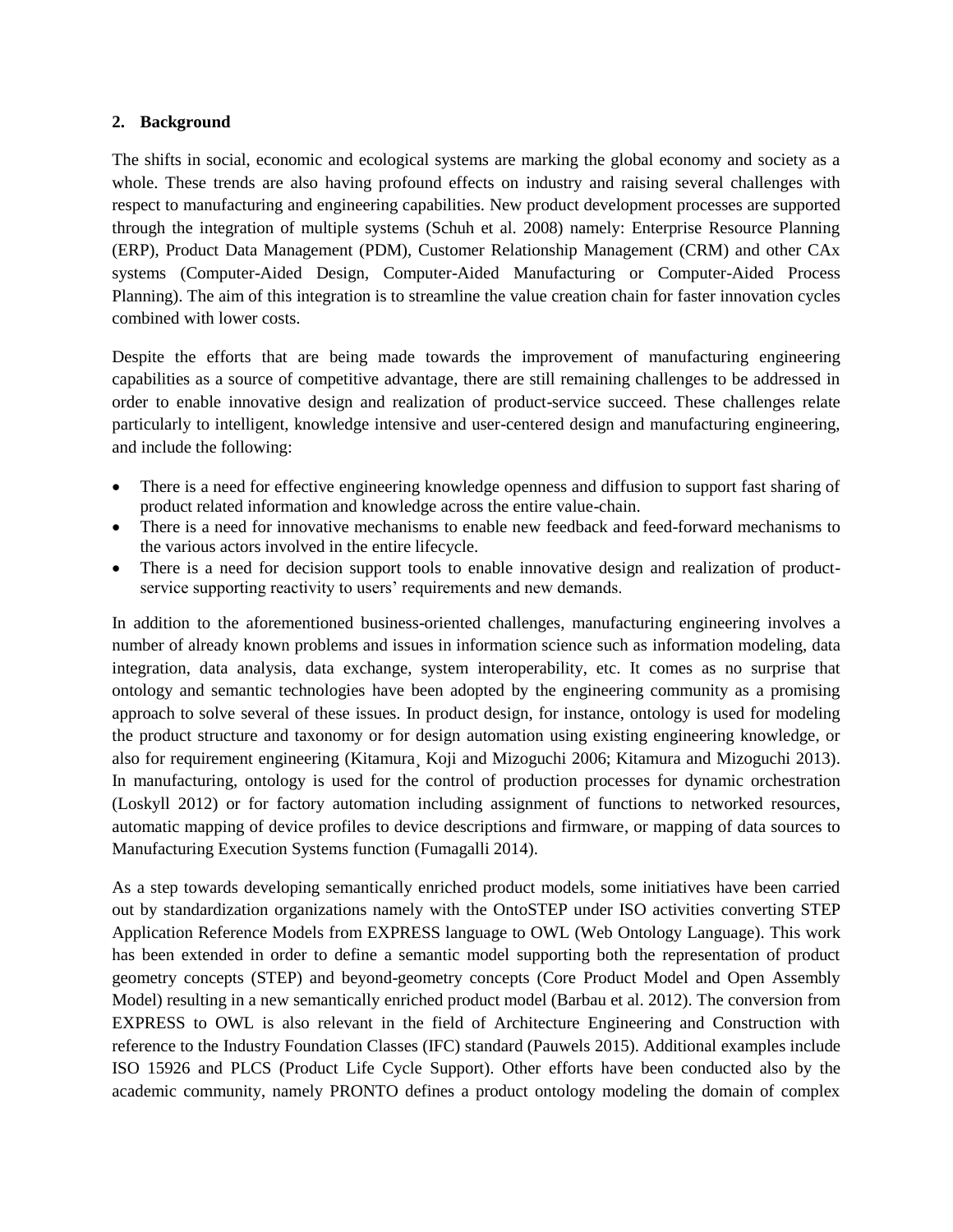product, primarily related to the product structure (Vegetti, Henning, and Leone 2005). An extension of PRONTO has been proposed providing the foundations for a distributed product data management (DPDM) system, with the core idea of managing product information according to two hierarchies: the abstraction hierarchy and the structural hierarchy (Giménez et al. 2008). OntoPDM is another initiative defining a Product-driven ONTOlogy for Product Data Management, and aims at conceptualizing, merging and reusing knowledge embedded into existing standards for product technical data and ERP/MES data (Panetto, Dassisti, and Tursi 2012). Furthermore, ontology can be used for representing tacit engineering knowledge by means of rules, thus enabling the inference of implicit knowledge (VISTRA<sup>1</sup>, e-SAVE<sup>2</sup> and Flexinet<sup>3</sup> FP7 projects). Such feature not only enables rapid and code-free modifications to software applications when business conditions change, but it also facilitates the inclusion of contributions from business people and domain experts (e.g. designers, quality engineers, workers, etc.) into the implementation and adaptation of the system on a higher level of abstraction.

## **3. Ontology Application: Examples from FP7 European Projects**

## **3.1.LinkedDesign Project<sup>4</sup>**

LinkedDesign aims to develop an integrated information platform for manufacturing design that federates all relevant product lifecycle information, independent of its format, location, originator, and time. A first step towards achieving interoperability is the definition of a common semantic model. The semantic model enables common interpretations of data and information exchanged between people and systems that have no common recognition of data type or relationships. An ontology network has been developed to cover the requirements of various product lifecycle. An extract of this ontology is given in Figure 1. One of the project use cases involves mostly two different phases of the product lifecycle: the proposal (or product definition) phase and the operational phase. The goal of the platform for this use case is to have an automated system to calculate the Life Cycle Costs (LCC) of production line and to optimize the line configuration according to the costs and environmental impact. This is done in the proposal phase in such a way that more information can be attached to the offer presented to the customers. However, data used to calculate the LCC comes from databases that can be refined by collecting information from the shop-floor where the equipment is working. This connection between the operational phase and the concept phase of the equipment is reached through an automated data collection system able to record all the relevant information coming from the machine's control system (production data, failure data, maintenance activities, energy consumption, etc.). In the proposal phase, designers take decisions on the line configuration to be presented to the customer. Assembly lines are generally made of many stations where a certain set of operations are performed either by an operator or by automatic equipment. The platform provides a component that automatically finds the composition of the line with the lowest LCC value, but it is not able to take into consideration the more complex requests from the user. A list of potential requests is given as a list of properties of the concept 'Customer' in ontology.

<sup>&</sup>lt;sup>1</sup> http://www.vistra-project.eu/

<sup>&</sup>lt;sup>2</sup> http://www.e-save.eu/

<sup>3</sup> http://www.tanet.eu/projects/current-projects/flexinet/

<sup>4</sup> <http://www.linkeddesign.eu/>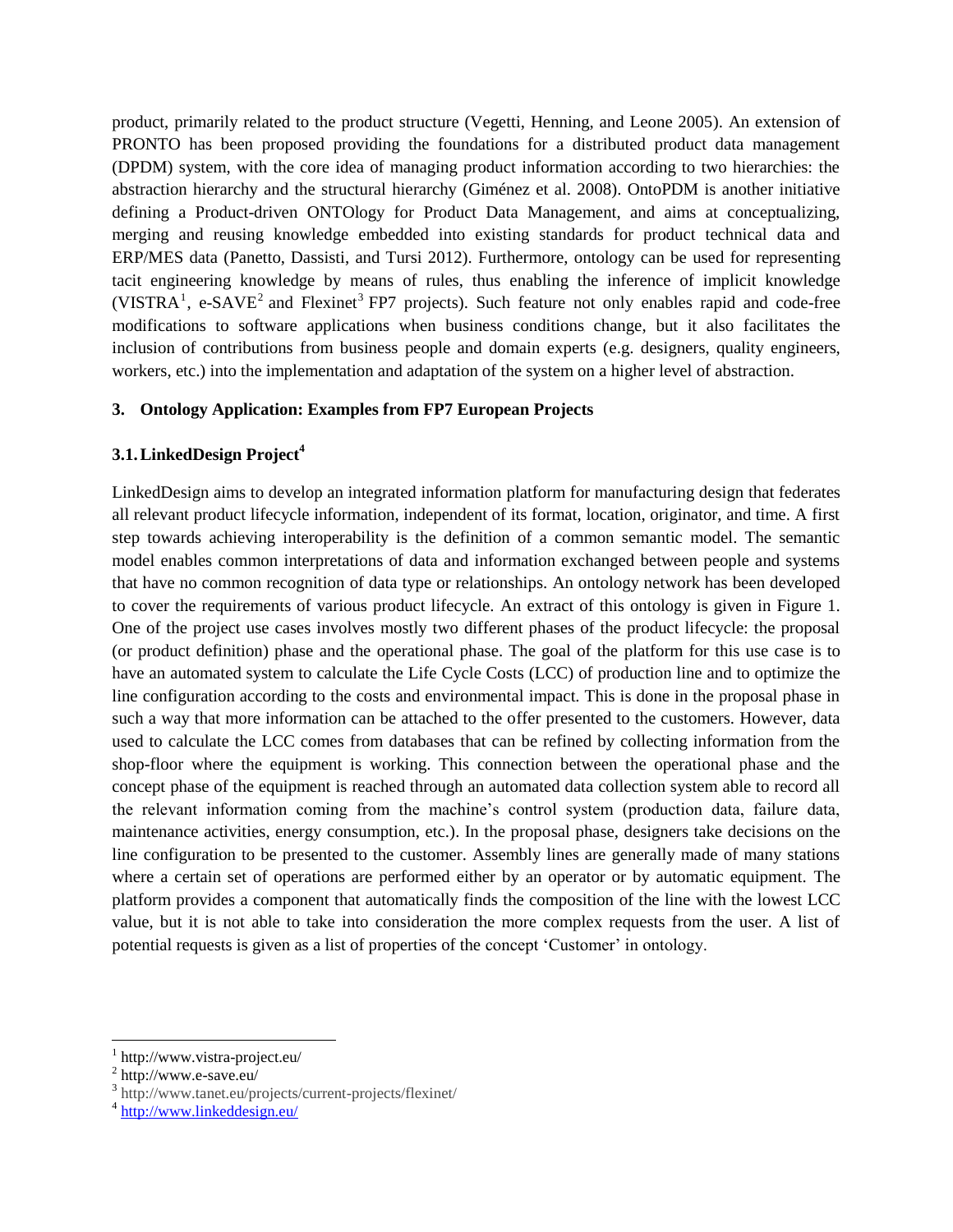

Figure 1: Graph representation of LCC Ontology

To enable advanced control of products design and maintenance, three groups of rules were created:

- 1) Rules for enforcing customer requests. These rules control if the current solutions according to LCC minimization are in correspondence with customer requirements for product properties.
- 2) Rules for inheritance of properties from part to product. This group of rules is used for automatic calculations of production line properties based on set of chosen stations. For example, the surface of a product is the sum of the surfaces of its parts, while the productivity of a product is equal to lowest part productivity.
- 3) Rules for alerts during stage maintenance. These rules are used to alert service teams when the production line is not functioning as it was designed to, using automated data collection from the field.

By implementing the domain knowledge and domain dynamics into one semantic model, a compact overview of the domain functionalities can be gained. The same methodology can be applied for diverse specific use cases and the result will be in a form of novel and practical tools. Finally, the LinkedDesign project developed an ontology inference behaving as online monitoring system that can further act as design decision support system.

# **3.2.VFF Project<sup>5</sup>**

The Virtual Factory Framework (VFF) project (Kádár et al. 2013) aimed at developing an "integrated collaborative virtual environment aimed at facilitating the sharing of resources, manufacturing information and knowledge, while supporting the design and management of all the factory entities, from a single product to networks of companies, along all the phases of the their lifecycles". Semantic Web technologies were adopted to exploit the support for data distribution, data model integration and reasoning. In particular, an ontology-based data model, named Virtual Factory Data Model (VFDM), was developed to formalize the concepts of building, product, process and resource while taking into consideration geometric, physical and technological properties of the factory that are required to support its planning processes (Terkaj et al. 2012). The development of the VFDM aimed at re-using as much as

<sup>&</sup>lt;sup>5</sup> <http://www.vff-project.eu/>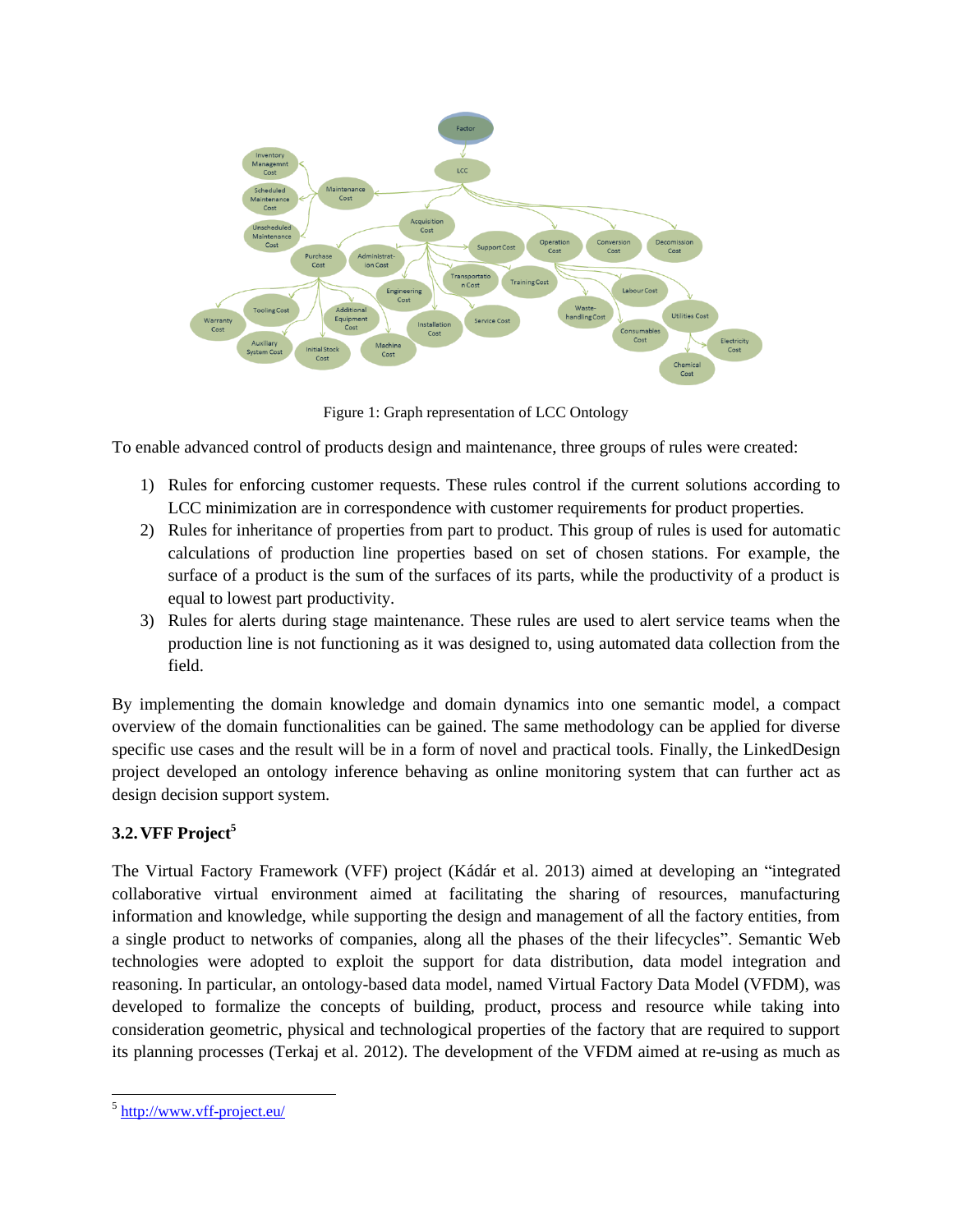possible already existing technical standards for industry, thus trying to favor the interoperability between software tools. The Industry Foundation Classes (IFC) by building SMART<sup>6</sup> was the main reference standard adopted for the formalization of the information related to the architecture, engineering and construction. A fragment of the IFC standard available as an EXPRESS schema specification was automatically converted into an OWL ontology (named *ifcOWL*) by exploiting the work by Pauwels (Pauwels 2015). The most recent version of the VFDM consists of the following ontology modules linked by import relations:

- *ifcOWL* module is automatically converted from IFC4 EXPRESS schema (Liebich et al. 2013).
- *ifcOWL\_rules* contains class expressions that are added to *ifcOWL* by converting WHERE rules in the IFC4 EXPRESS schema (Terkaj and Sojic 2015).
- *StatisticsOntology* defines basic concepts about probability distributions and descriptive statistics.
- *ifcOWL* extension that integrates the previous modules and provides general purpose extensions of *ifcOWL*.
- *FactoryDomain* specializes *ifcOWL* with definitions related to products, processes, and production systems.
- *ISO14649-10* represents a fragment of the STEP-NC standard automatically converted into an OWL ontology. The STEP-NC standard is adopted to represent the concepts of workpiece, machining features and operations.
- *DiscreteManufacturingDomain* represents the integration of the *ISO14649-10* and *FactoryDomain* modules and their further specialization for the industrial domain of discrete manufacturing.

The VFDM facilitates the interoperability between various software tools that can exchange data with each other if they are endowed with a specific a software connector taking care of input/output data conversion from the ontology format to proprietary data structures and vice-versa. These software connectors have been developed for commercial and prototype software tools, while addressing various industrial cases, like for example:

- Design of production lines (Colledani et al. 2013). A 3D virtual reality tool for the layout design (Fig.2.a) was integrated with mathematical methods for the design and performance evaluation of production lines.
- Management of a De-manufacturing plant (Colledani, Copani, and Tolio 2014). A monitoring system was integrated with a 3D virtual reality tool (Fig.2.b) to support the synchronization between the real factory and its virtual representation.
- Design of Roll-shop systems (Terkaj, Tolio, and Urgo 2015). A Graphical User Interface (GUI) for the configuration of roll-shop systems was integrated with a commercial Discrete Event Simulation tool to evaluate the performance of the configurations. Furthermore, a 3D virtual reality tool (Fig.2.c) was used both to refine the configuration of the system and also to visualize the dynamic behavior of the system elements based on the simulation runs.

<sup>6</sup> http://www.buildingsmart-tech.org/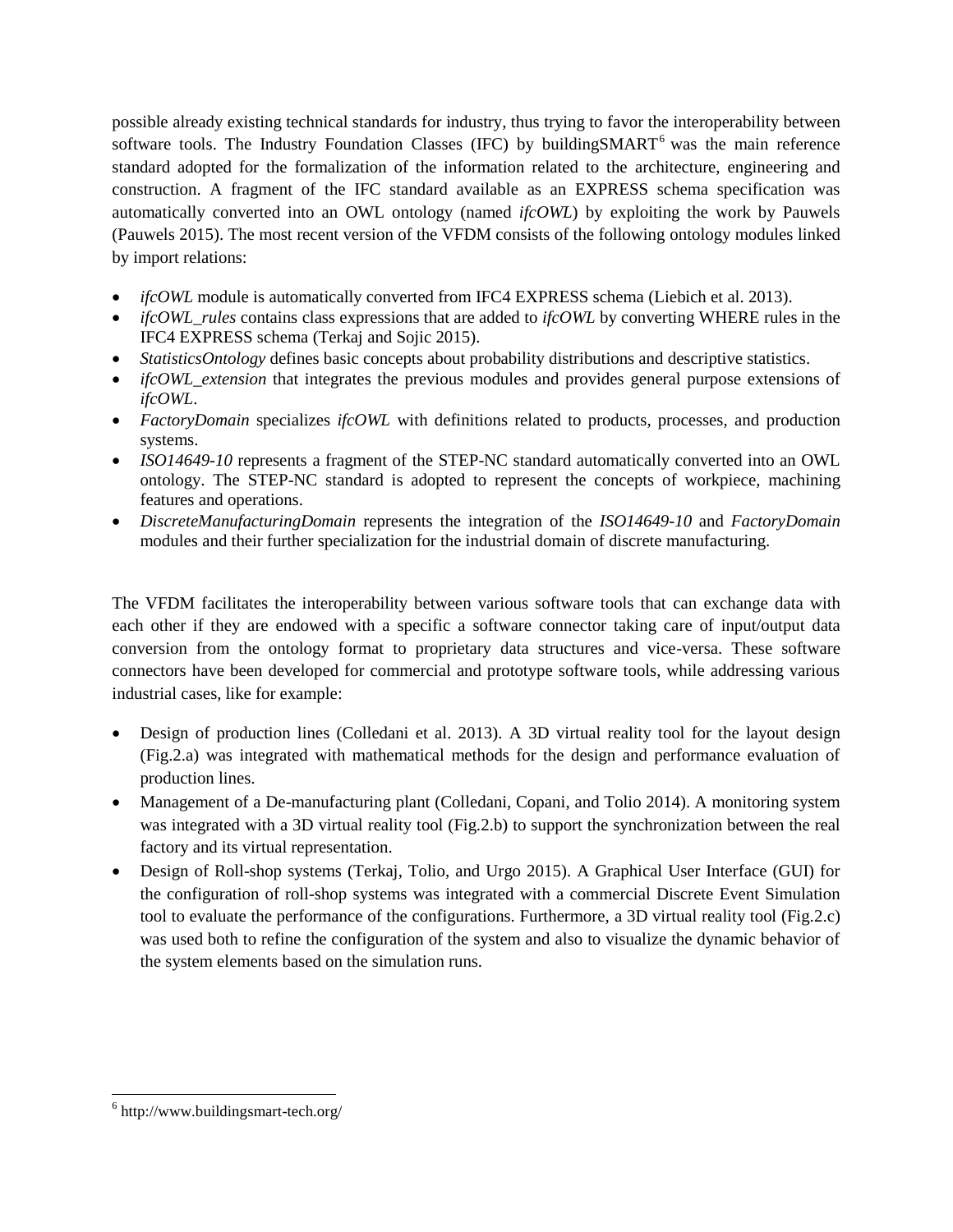

Figure 2: Ontology-based 3D virtual representation for a production line design (a), the demanufacturing plant (b), a roll-shop project (c).

## **3.3.FLEXINET Project<sup>7</sup> – Global Production Network design case study**

The FLEXINET project focuses on developing approaches to provide decision support on how to best design and facilitate Global Production Networks (GPN) that can be both flexible and interoperable. One of the main aspects within this approach is the ability to re-configure these networks when considering and introducing new technologies. Production networks can sometimes be spread over vast geographical areas comprised of diverse and divergent organisations. Therefore numerous factors can influence and affect such networks. FLEXINET therefore seeks to apply cutting edge techniques to the assessment of these factors so as to enable rapid re-organisation of those networks by considering potential scenarios where benefits and disadvantages (i.e. costs and risks) can be assessed and the implications those have for configurations of production network systems and how they change over time.

The FLEXINET approach to intelligent production network configuration services consists of three main software services are being actively developed to provide the environment for the assessment of risks, costs against potential network configurations. These are being supported by a reference ontology to enable the consistent representation and usage of product-service production information and knowledge across the platform.

The development of the FLEXINET reference ontology seeks to answer a number of questions concerning ontology development and application:

- 1. To what extent can a reference ontology be developed to sufficiently represent three different manufacturing sectors?
- 2. If a reusable reference ontology can be developed, to what extent does it reduce the cost and time of developing information systems?
- 3. Can a method be developed to specialize concepts from generic to specific levels within a reference ontology?
- 4. What are the key concepts and relationships that need to be defined within the reference ontology?
- 5. To what extent can the rules and constraints be defined generally?

A number of use cases have been created to develop answers to a set of key issues raised by each of the three industrial end users. One such use case has been created to focus upon the configuration and assessment of Global Production Networks, it seeks to:

• Define and describe adapted GPN design options.

l <sup>7</sup> <http://www.flexinet-fof.eu/>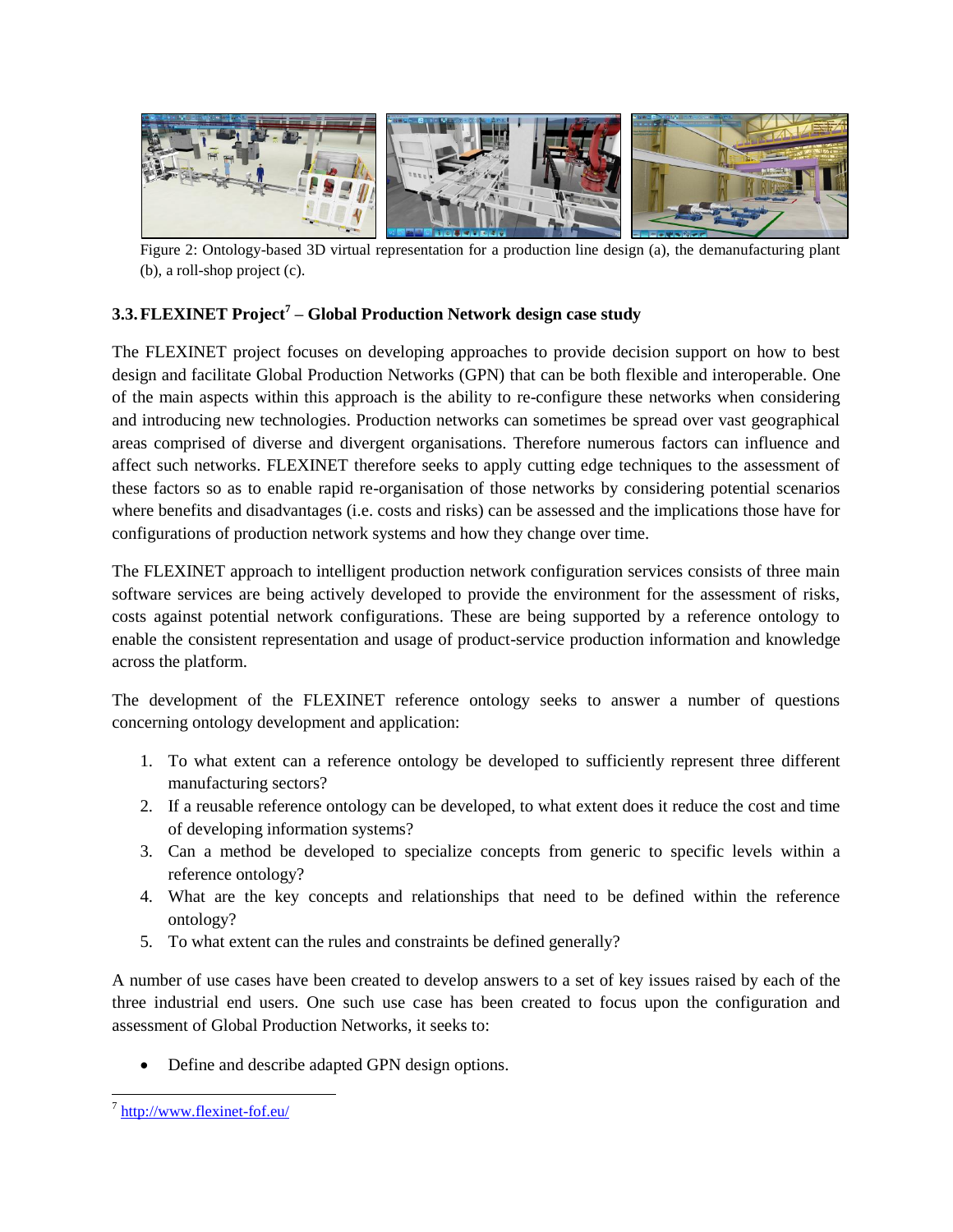- Describe the relationships between products and services.
- Detail potential choices for in-sourcing, out-sourcing, partnerships, logistics and associated restricting factors.
- Offer detailed analysis of the impact of GPN alternatives (by using scenarios).
- Lower process complexity within a GPN design.

The GPN configurator application is illustrated in Figure 3, showing a configuration of a GPN and the relationships between suppliers and producers of products and services.



Figure 3: FLEXINET Global Production Network configuration tool.

The entire Global Production Network configuration application is underpinned by the FLEXINET reference ontology (Palmer et al. 2014). This ontology is being developed within the Highfleet<sup>8</sup> software environment using their Common Logic based Knowledge Framework Language (KFL). It has been chosen based upon the view that, due to the complexity of manufacturing environments, an ontological approach is needed to fully support commercial organisations which has the highest levels of expressivity available. Currently, a set of concepts, relationships, axioms and rules have been developed in KFL to form the reference ontology. These are being further developed and tested to support each of the use cases and end user needs within the research project.

<sup>&</sup>lt;sup>8</sup> <http://www.highfleet.com/>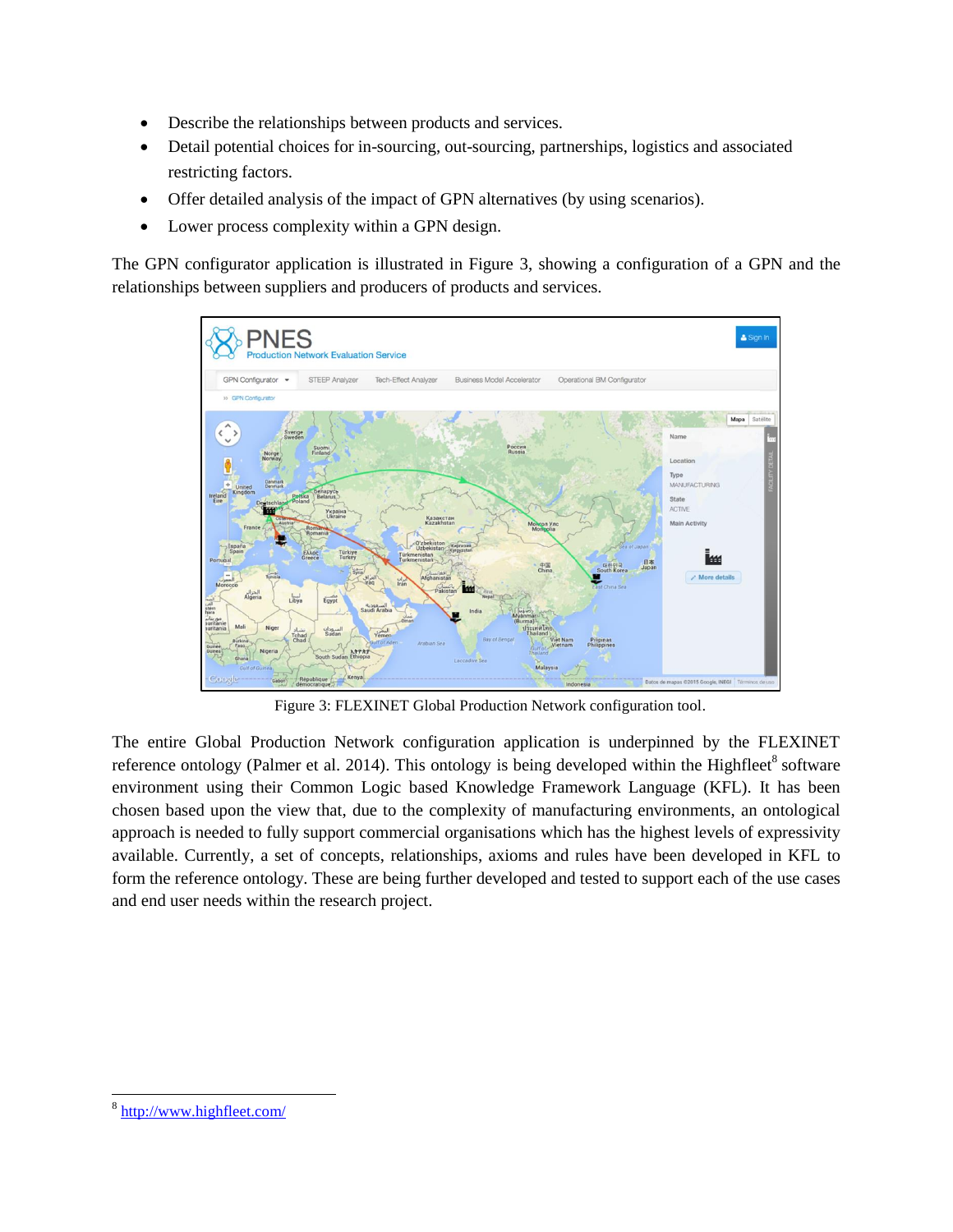### **4. Motivations, Methods and Tools for applying Ontologies**

Why is ontology required? This question is still subject to a lot of controversy in discussions within scientific and engineering communities. In a context where products are often highly complex and constantly evolving, the need for integrating business and technical systems calls for the design and deployment of novel integration framework and approaches for dealing with product information and engineering knowledge. Several motivations are commonly considered for using ontology in engineering problems listed hereafter, but not limited to:

- Solving semantic interoperability issues in close environments where systems, tools and data sources have no common recognition of data type and relationships. Ontologies are used as reference models for schema matching.
- Need for a common and trusted source of engineering knowledge shared by human or/and software agents using ontologies and mechanisms such as Onto Clean, Fuzzy Ontologies, Model verification and validation, Folksonomy, etc.
- Capitalization of engineering knowledge using ontology rules and axioms. Through reasoning mechanisms ontologies support the deduction of implicit engineering knowledge by processing rules using inference engine to generate more complex conclusions.
- Visualization of linked information and data stored in ontologies and represented as foldable trees whose nodes consist of classes and instances provides improved ways of knowledge visualization.
- Separation of domain knowledge from proprietary systems using ontology enables rapid and codefree modifications to applications when business conditions change. This supports the incorporation of domain experts into the implementation and adaptation of the system on a higher level of abstraction.

Three common and potential approaches to ontology features are used in engineering problems. First approach consists of semantic interoperability using upper and domain-specific ontologies. The main reason of having an upper ontology and domain specific ontologies as a top-down approach is to establish a well-defined meaning (semantics) that is consistent across contexts and which can be easily adjusted and adopted for different application domains. The upper ontology is a core meta-model representing a minimum and generic set of concepts and relationships, and which can be considered domainindependent. A domain specific ontology represents a domain-specific description that addresses its particular set of requirements, and should also have the minimum set of concepts and relationships required for describing its determined domain. The addition of domain specific ontologies should have a minimum impact on the upper ontology. Second approach consists in the elaboration of common product data models based on existing technical standards. These standards have some properties and features in common, but are also distinguishable by many remarkable differences. They were designed by different organizations, with different scopes and for different targets. As already mentioned in the background section, various models exist already such as OntoSTEP, PRONTO, OntoPDM, etc. Third approach consists of using reasoning and inference analysis for knowledge discovery. Using forward and backward chaining, reasoning engines are capable of generating new rules and inferring properties of concepts. Various tools and algorithms are being used by the OBE community to build ontologies. These tools are: Protégé and various plugins; TopBraid Composer; Anzo; OSF (Open source Semantic Framework); XKS (Extensible Knowledge Server) and FluidOps a cloud based solution.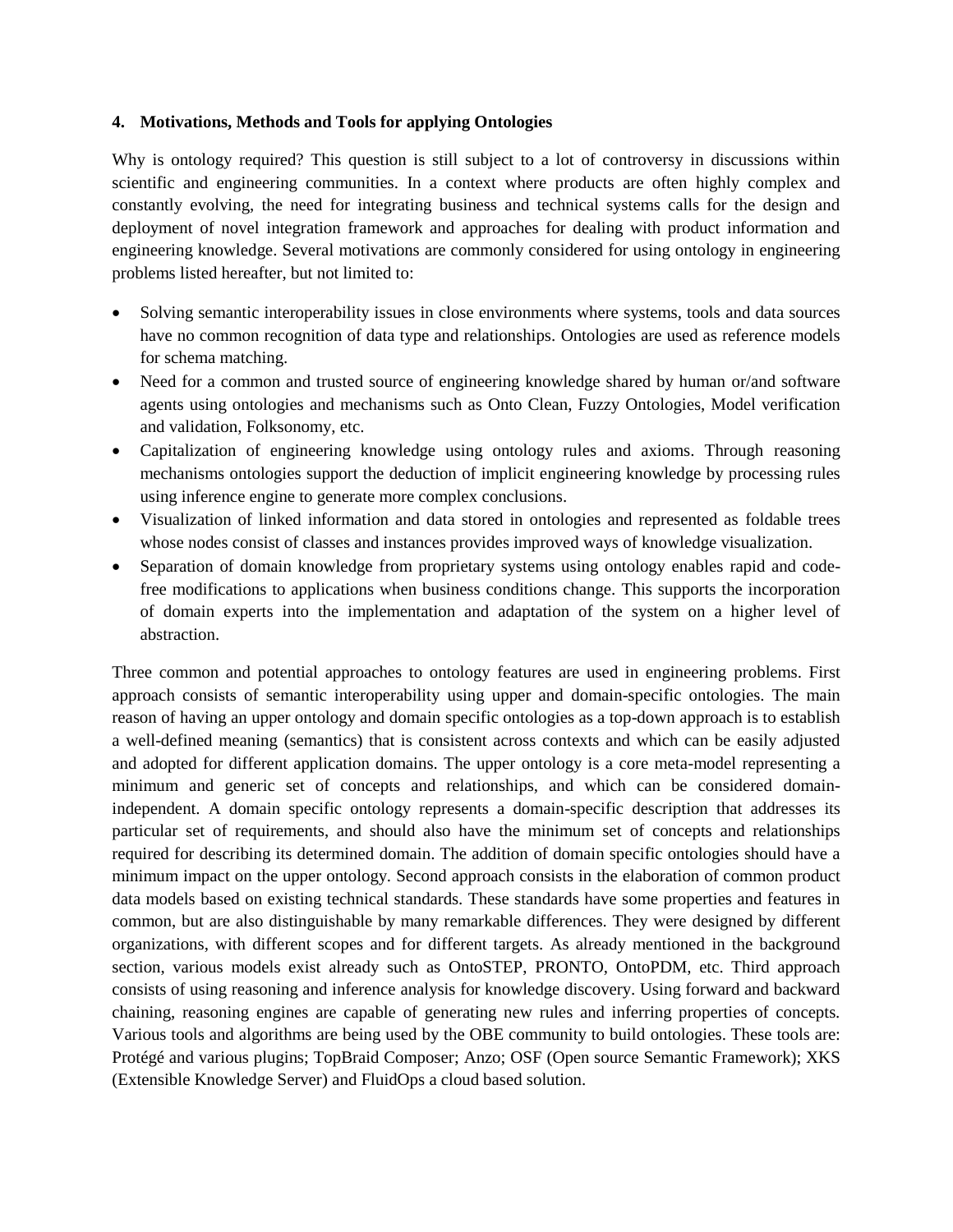## **5. Conclusion and General Discussion**

Ontologies are more and more used in the engineering academic community, but there is still a relevant gap between scientific studies and industrial applications, thus hindering the full exploitation of the ontology potential and even its reputation. Indeed, there is a strong need of more efficient and effective software environments to support the various phases of an ontology-based software tool lifecycle. The development and use of an ontology-based software tool is particularly challenging because it asks for the collaboration between experts in knowledge engineering, ontology engineering, computer science, database management systems, and software engineering.

First of all, real industrial applications require the management of typically large amount of data. This problem was traditionally solved using high-performing relational databases, but it must be re-addressed taking into consideration the specific requirements of ontology storage. In case of OWL ontology, several RDF stores have been developed during the last few years (see Modoni et al. 2014 for a survey on this topic), but a *killer application* is still missing and the available solutions present limitations related to the one or more of the following characteristics: license, operating system, implementation language, repository mechanism and performance, programming language for client connectors, query language, security, versioning, and handling of binary data. Most of the RDF stores offer a SPARQL endpoint that can provide a standard and platform/language independent access to an RDF store, but then the problem is shifted to the development of effective SPARQL clients within an ontology-based software tool.

The development of professional ontology-based tools asks for programming environments that can ease the work of software developers without requiring inordinate expertise on the ontology theory. Several solutions have been proposed during the recent years but, like in the case of RDF stores, a *killer application* is missing. Indeed, very few programming environments provide multi-language support and high-level functionalities to avoid directly handling the basic elements of an RDF graph (e.g. triples, nodes, arcs). Moreover, the semantic web community is historically committed to Java programming language, therefore it is even more challenging to develop ontology-based application in other languages. Finally, it is particularly critical the lack of functionalities to develop a software program based on a specific ontology Tbox; the automatic generation of programming libraries from an OWL ontology is a promising solution to this problem, but again only few prototype implementations are available (e.g. Owl2Java<sup>9</sup> and Protege-OWL Code Generator<sup>10</sup>) and they are limited in their functionalities and usually restricted to Java language.

The possibility to generate new knowledge via reasoning is one the key features of ontology, but also this activity is currently jeopardized by the lack of high-performing reasoning tools and programing libraries. Moreover, OWL language do not support the definition of rules, thus limiting the set of inferences that can be obtained. Semantic Web Rule Language (SWRL) (Horrocks et al. 2004) can be combined with OWL, but SWRL is not yet recommended by W3C even several years after its submission. Furthermore, even if OWL is combined with SWRL, still the reasoning capabilities are affected by the underlying Open World Assumption (OWA) that may represent a strong limitation in practical engineering applications. Therefore, solutions based on Closed World Assumption (CWA) should be further investigated, for

 9 http://www.incunabulum.de/projects/it/owl2java/

<sup>10</sup> http://protegewiki.stanford.edu/wiki/Protege-OWL\_Code\_Generator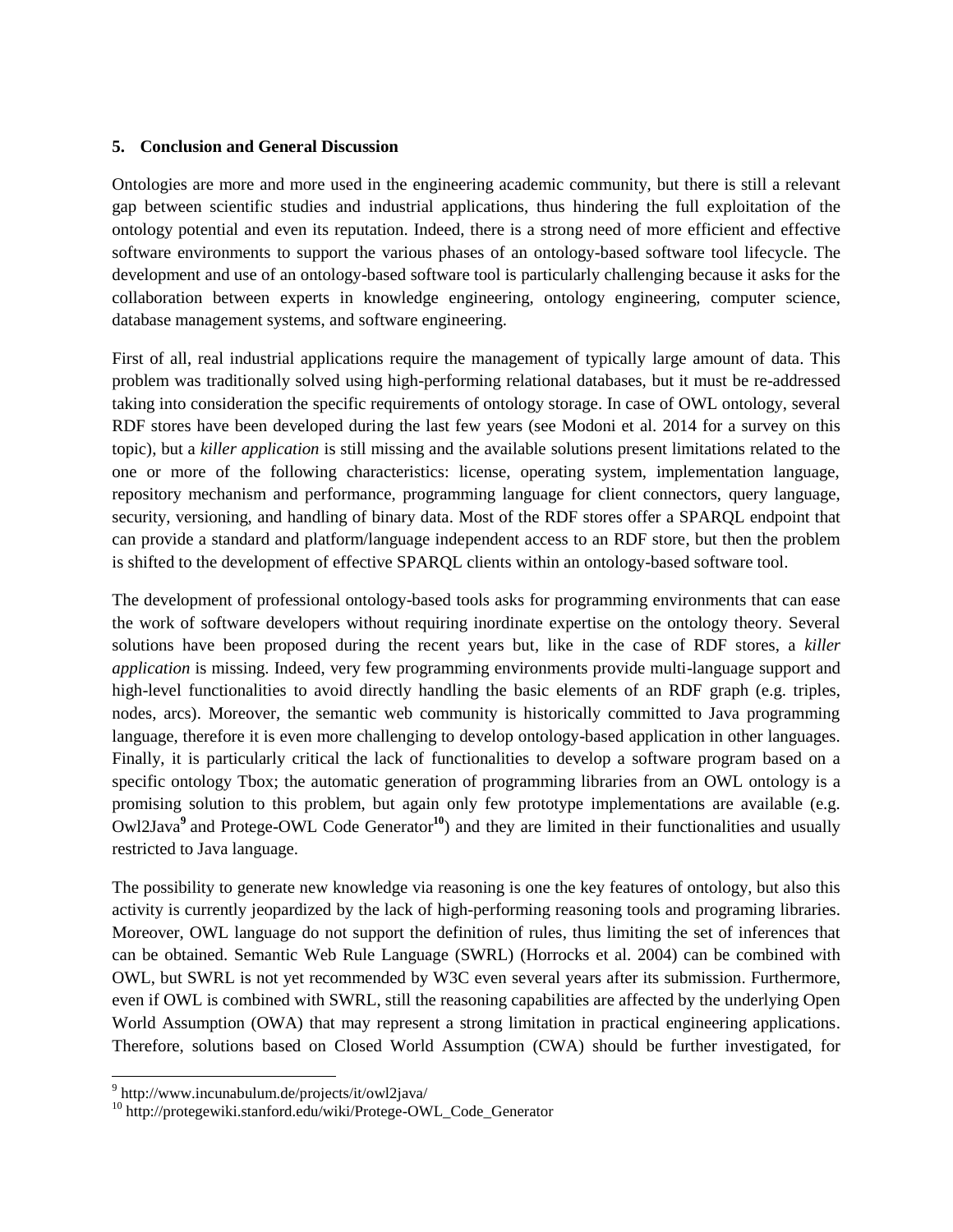example taking in consideration Common Logic-based solutions (e.g. Highfleet software environment mentioned in Sect.3.3) or Answer Set Programming technology (Lifschitz 2008).

### **Acknowledgements**

Part of the work conducted by the OBE group is supported by The European Commission under FP7 Grants. Acknowledgments go to the OBE members for the collaborative efforts and support:

Dimitris Kiritsis and Ana Milicic (EPFL); Bob Young, Claire Palmer and Esmond Urwin (Loughborough University); Craig Chapman and Pathmeswaran Raju (Birmingham University); Virginie Fortineau (Arts et Métiers Paris Tech); Hervé Panetto (University of Lorraine); Marco Sacco and Walter Terkaj (ITIA-CNR); Maximilian Zocholl (TU Darmstadt); Matthias Loskyll (DFKI); Elisa Negri and Marco Garetti (Polimi); Johannes Lützenberger (BIBA).

### **References**

Barbau, Raphael, Sylvere Krima, Sudarsan Rachuri, Anantha Narayanan, Xenia Fiorentini, Sebti Foufou, and Ram D. Sriram. 2012. "OntoSTEP: Enriching Product Model Data Using Ontologies." Computer-Aided Design 44 (6): 575–90. doi:10.1016/j.cad.2012.01.008.

Colledani M, Pedrielli G, Terkaj W, Urgo M (2013) Integrated Virtual Platform for Manufacturing Systems Design. Procedia CIRP 7:425-430.

Colledani M, Copani G, Tolio T (2014) De-manufacturing Systems. Procedia CIRP, 17:14-19.

Fumagalli L, Pala S, Garetti M, Negri E (2014). Ontology-Based Modeling of Manufacturing and Logistics Systems for a New MES Architecture. APMS (1) 2014: 192-200

Giménez, Diego M., Marcela Vegetti, Horacio P. Leone, and Gabriela P. Henning. 2008. "PRoduct ONTOlogy: Defining Product-Related Concepts for Logistics Planning Activities." Computers in Industry 59 (2–3): 231–41. doi:10.1016/j.compind.2007.06.019.

Horrocks, I., Patel-Schneider, P.F., Boley, H., Tabet, S., Grosof, B., Dean, M. (2004) SWRL: A Semantic Web Rule Language Combining OWL and RuleML, W3C Member submission 21 (2004) 79

Kádár B, Terkaj W, Sacco M (2013) Semantic Virtual Factory supporting interoperable modelling and evaluation of production systems. CIRP Annals Manufacturing Technology, 62(1):443-446.

Kitamura, Y., Koji, Y., Mizoguchi, R.: An ontological model of device function: industrial deployment and lessons learned. J. Appl. Ontology 1(3–4), 237–262 (2006). (Special issue on FOMI)

Kitamura, Y., Mizoguchi, R.: Ontological characterization of functions: Perspectives for capturing functions and modeling guidelines. Artificial Intelligence for Engineering Design, Analysis and Manufacturing (AIEDAM) 27(3), 259–269 (2013)

Liebich T, Adachi Y, Forester J, Hyvarinen J, Richter S, Chipman T, Weise M, Wix J (2013) Industry Foundation Classes IFC4 official release. Online: http://www.buildingsmart-tech.org/ifc/IFC4/final/html/.

Lifschitz V. (2008) What Is Answer Set Programming. Proceedings of the Twenty-Third AAAI Conference on Artificial Intelligence.

Loskyll, Heck, Schlick, Schwarz (2012). Context-Based Orchestration for Control of Resource-Efficient Manufacturing Processes. Special Issue on Semantic Interoperability and Knowledge Building. Future Internet 2012, 4(3), 737-761; doi:10.3390/fi4030737

Modoni, G., Sacco, M., and Terkaj, W. (2014) A survey of RDF store solutions. 2014 International ICE Conference on Engineering, Technology and Innovation (ICE), Bergamo, Italy, 23-25 June 2014.